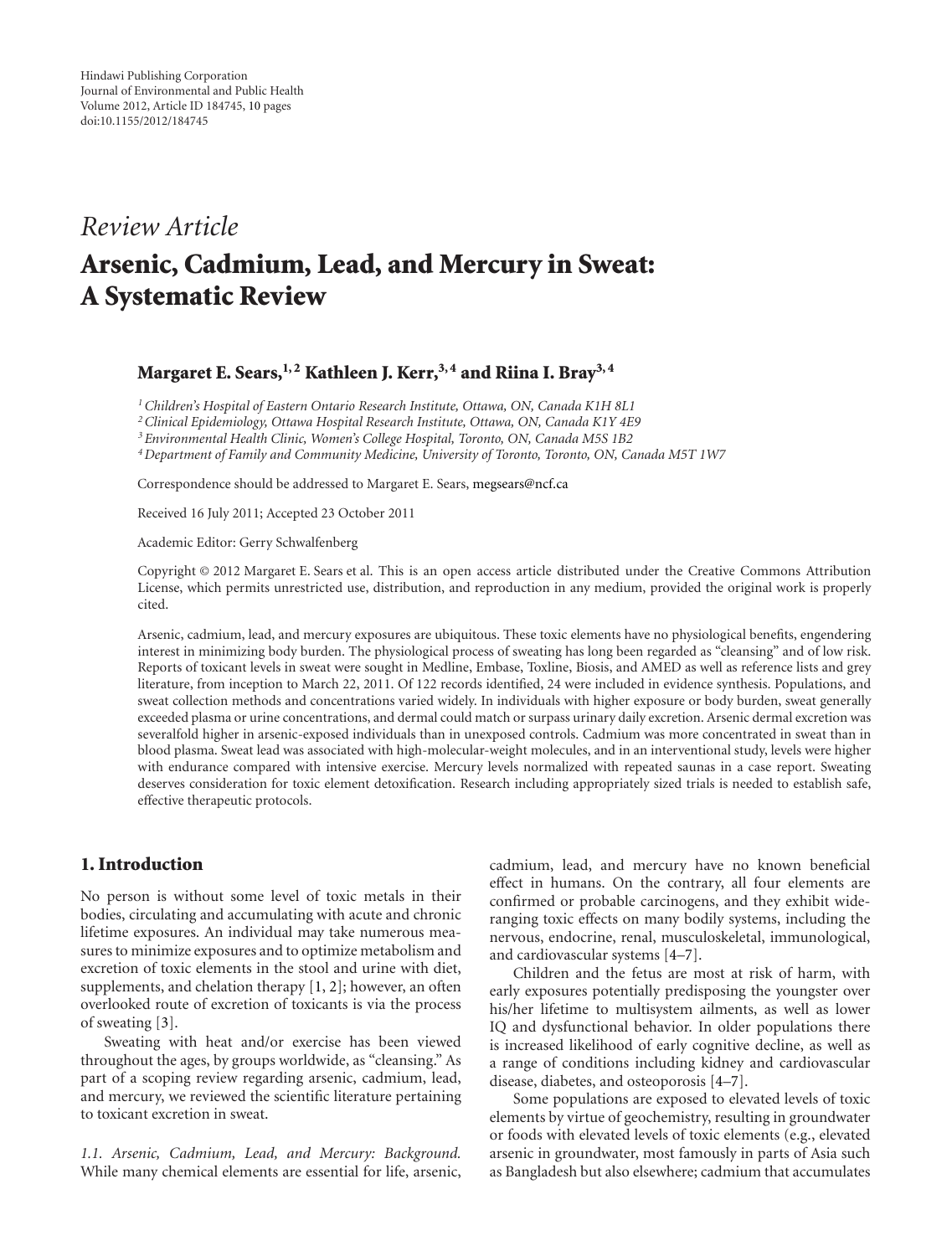in foods grown in particular locations with high levels in soils or from fertilizers, including shellfish [\[8](#page-8-6)], grains [\[9\]](#page-8-7), and brassicas [\[10](#page-8-8)]; and mercury in fish and seafoods). Tobacco avidly accumulates cadmium and lead from soil, making smoking a major source of exposure. In addition, valuable and unique properties of arsenic, cadmium, lead, and mercury have made them integral in many products, including electronics, batteries, and alloys. Modern environmental exposures arise from mining, refining, and industrial processes (e.g., arsenic from precious metal mining and refining, mercury from chloralkali production, or lead and cadmium from mining, refining, and recycling these and other metals such as zinc); the vestiges of older products (e.g., pesticides, leaded gasoline, paint and plumbing, mercurycontaining switches and thermometers, and arsenical wood preservatives); ongoing uses (e.g., arsenical veterinary drugs, and mercury-containing dental amalgams, preservatives, and lamps); as well as emissions from burning coal and other incineration (including cremation).

With toxic elements ubiquitous in our air, water, food, and the physical environment, as well as in many consumer products, prudent avoidance is not always possible. Although signs and symptoms of chronic disease are consistent with effects of arsenic, cadmium, lead, and/or mercury, physicians commonly have a low index of clinical suspicion, and therefore levels of toxic elements are seldom investigated. Diagnosis may be challenging because multiple chemicals may contribute to subtle effects in chronic illnesses of an individual, and the effects may be synergistic. A recent review called for mercury assessment in all patients presenting with hypertension or any vascular disease [\[11\]](#page-8-9), but other toxic elements such as lead [\[12\]](#page-8-10) may also be implicated at levels commonly observed in the population. "Interaction Profiles" [\[13\]](#page-8-11) compiled by the US Agency for Toxic Substances and Disease Registry report that renal toxicities of mixtures of lead plus mercury are greater than would be predicted knowing the toxicity dose response of the individual elements. Similarly, neurological toxicities of mixtures of lead plus arsenic, lead plus methylmercury, and lead plus cadmium are supra-additive [\[13\]](#page-8-11).

*1.2. Sweating: Background.* Increasing the thermal load on the body activates heat loss mechanisms including increased circulation throughout the skin and sweating [\[14\]](#page-8-12), with blood flow to the skin increasing from a baseline of 5–10%, to 60–70% of the cardiac output [\[15\]](#page-8-13). Maximal sweating occurs within 15 minutes and the fluid loss may be as high as 2 L/h in an "acclimatized" person who regularly sweats [\[16\]](#page-8-14).

Eccrine sweat is produced in tubular coil glands under the skin surface in response to heat and, or work stress. Capillaries as well as adjacent adipose tissue may contribute to secretions from sebaceous and apocrine glands, as has been seen in research using sweat patches to detect drugs of abuse [\[17](#page-8-15)]. Sweat arises from the blood supply to the sweat gland, but is not simply an ultrafiltrate of blood plasma; sodium and chloride are lower in sweat than in serum, as salt loss is restricted by reabsorption in the gland [\[18\]](#page-8-16). Both the concentration and total loss of salt (sodium

chloride) in sweat vary widely among individuals [\[19\]](#page-8-17), as well as with acclimatization to exercise and heat [\[20\]](#page-8-18). In an early study, Robinson et al. demonstrated that with serum salt depletion the kidneys responded within hours by restricting excretion into the urine, while the sweat glands responded only after days with decreased concentrations in the sweat [\[21\]](#page-8-19). Potassium, urea, ammonia, and lactic acid concentrations are higher in sweat than in plasma, although these levels are also regulated to some extent by reabsorption in the ductal tubule of the sweat gland [\[22\]](#page-8-20). In one study of successive exercise sessions with cool-down breaks, over the short-term sodium, potassium, calcium, and magnesium excretion in sweat remained constant, while zinc excretion fell [\[23](#page-8-21)]. It is unclear whether reabsorption or depletion of plasma supply resulted in diminishing zinc losses.

Children, with greater surface area in comparison to body mass, have been observed in research studies to sweat less than adults, with sweating increasing through puberty [\[24\]](#page-8-22). Although some research has indicated that children's thermoregulation and heat tolerance may be less robust than adults, these findings may be at least in part an artifact of study designs and models for interpretation [\[25](#page-8-23)]. In research involving exercise and heat, it may be a challenge to maintain ongoing, consistent motivation among children.

#### **2. Methods**

*2.1. Search Strategy.* Medline, Embase, Toxline, Biosis, and AMED were searched, with no restriction on date or language, to March 22, 2011. These records were supplemented with searches for other research by key authors, searches of citations and reference lists of key reports, and "related articles."

Neither sweating nor toxic elements are exclusively modern topics of research, so in order to search older literature for all chemical forms, the online version of the Chemical Rubber Company Handbook was searched for all arsenic, cadmium, lead, and mercury compounds, and lists of keywords were extracted from these lists. Searches using these keywords yielded records that were not identified in searches using the four chemical abstracts service (CAS) numbers or the medical subject headings (MeSHs) for arsenic, cadmium, lead, and mercury. CAS numbers and MeSHs are intended for specific individual chemicals or records referring to unspecified compounds—the tool cannot simultaneously be both specific and general. Toxic element records were searched for terms related to sweating, perspiration, sauna, steam baths, exercise, depuration, and secretion or excretion from skin. Bibliographic records were imported, duplicates were removed, and reports were screened using Zotero 2.03 [\(http://www.zotero.org/\)](http://www.zotero.org/).

*2.2. Report Screening and Inclusion.* Titles and abstracts were screened by one investigator (MS), for primary reports with data on one or more of the toxic elements in sweat, with at least a substantial abstract in English. Reviews were included at this level, to search reference lists. Two investigators (MS and KK) independently screened studies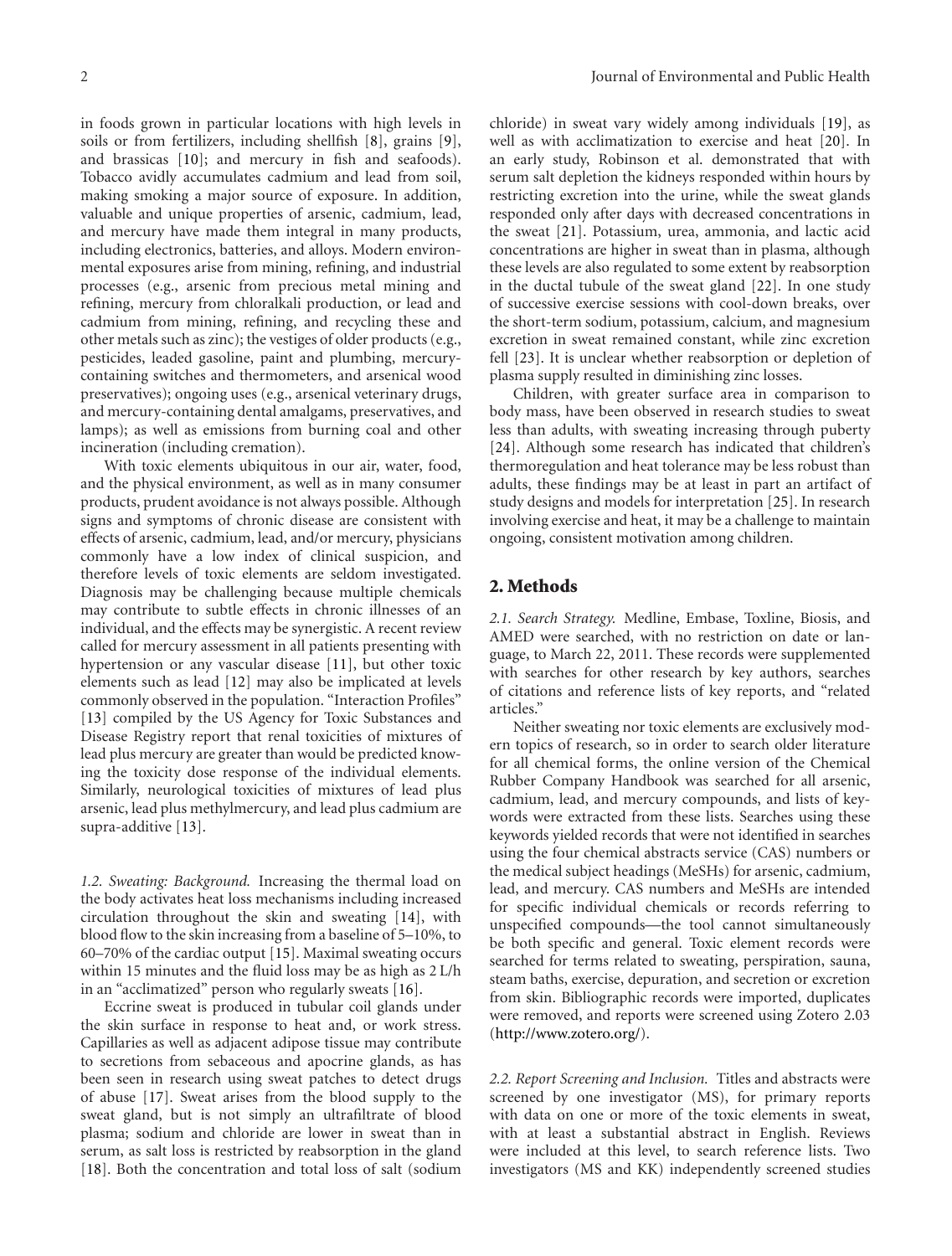

<span id="page-2-0"></span>Figure 1: PRISMA flow diagram of evidence searches and inclusion.

for inclusion, and extracted and verified data. All studies presenting quantitative human data on levels of arsenic, cadmium, lead, and/or mercury were included, regardless of experimental design, or methods of sweat collection or chemical analysis.

#### **3. Results**

Of 122 bibliographic records identified, 70 did not meet inclusion criteria at first screening, 52 full-text articles were sought for full-text screening, and 50 were obtained and screened. Data from the extended abstract of a report in German [\[26](#page-8-24)] and the conclusion from the abstract of one report in Russian [\[27\]](#page-8-25) that were not obtained in full text were noted. Twenty-four reports of 22 or 23 trials or studies (it is unclear if two studies from one institution reported results twice for a subset of participants [\[22,](#page-8-20) [28\]](#page-8-26)) were included in evidence synthesis. Searching, screening, and study inclusion are summarized in the modified PRISMA flow diagram, [Figure 1.](#page-2-0)

*3.1. Excretion of Toxic Elements in Sweat.* Along with essential minerals, sweat is an acknowledged excretory route for toxic metals. For instance, it is recommended to sample hair close to the scalp because content of toxic elements may be elevated along the shaft, from either environmental contamination or excreted toxins in sweat and sebum [\[32,](#page-8-27) [42](#page-9-0)]. The minerals generally arise from blood serum [\[28\]](#page-8-26), with contribution from dermally absorbed occupational exposures, which might not be reflected in blood or urine [\[35,](#page-8-28) [37](#page-9-1)]. Sweating was induced by sauna, exercise, or pilocarpine iontophoresis to measure the concentration of the heavy metals in the sweat, while sauna and exercise were used for therapy. Study participants included workers with occupational exposures and individuals with no occupational exposures who were well or experiencing chronic ill health, and in two studies participants were intentionally dosed with lead [\[34,](#page-8-29) [37\]](#page-9-1). Studies that have examined the presence of toxic metals in sweat are summarized in Tables [1,](#page-3-0) [2,](#page-3-1) [3,](#page-4-0) and [4,](#page-5-0) for arsenic, cadmium, lead, and mercury, respectively.

*Arsenic* accumulates highly in the skin, and causes characteristic skin lesions, but little information is available on levels in sweat. Yousuf et al. recently found that excretion of arsenic was greatest from the skin of patients with skin lesions, slightly but not statistically significantly lower from arsenic-exposed controls, and severalfold lower from nonexposed controls [\[29](#page-8-30)]. Genuis et al. measured numerous toxic elements in blood plasma, urine, and sweat of 20 study subjects (10 healthy and 10 with chronic health problems) [\[3](#page-8-3)]. The maximum sweat arsenic concentration was 22 *µ*g/L. On average, arsenic was 1.5-fold (in males) to 3-fold (in females) higher in sweat than in blood plasma; however,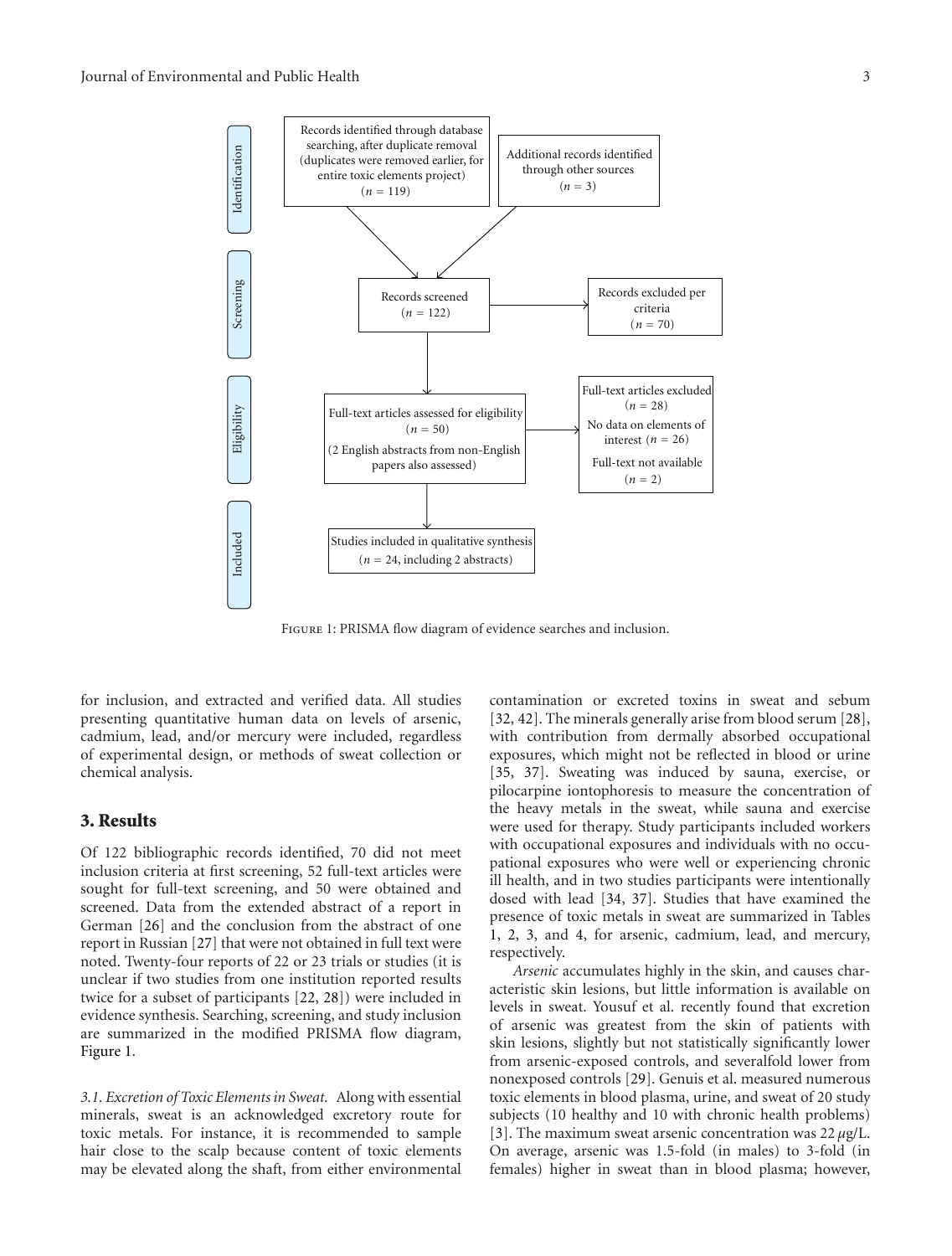| Study                   | Country, participants                                                                                                                           | Study design and intervention                                                                                                                         | Key findings (concentrations of $\mu$ g/L unless<br>otherwise indicated)                                                                                                                              |
|-------------------------|-------------------------------------------------------------------------------------------------------------------------------------------------|-------------------------------------------------------------------------------------------------------------------------------------------------------|-------------------------------------------------------------------------------------------------------------------------------------------------------------------------------------------------------|
| Yousuf et al. 2011 [29] | Bangladesh<br>20 arsenicosis patients with<br>melanosis and leucomelanosis<br>20 controls with As in drinking<br>water<br>20 unexposed controls | Secretions from chest, back,<br>and abdomen collected for<br>24 h, on gauze pads (8-fold; 2<br>$\times$ 3 inches) attached to fitted<br>T-shirt       | As secretion severalfold greater for As-exposed<br>groups<br>No significant difference between patients and<br>As-exposed controls<br>2 zinc atoms excreted per As atom<br>Vitamin E excreted with As |
| Genuis et al. 2010 [3]  | Canada<br>10 with chronic conditions<br>10 healthy                                                                                              | Simultaneous measurement of<br>As in blood plasma, urine, and<br>sweat<br>Sweating induced by exercise<br>or sauna, collected directly<br>into bottle | 17 participants with As detected in all samples<br>Blood plasma mean: 2.5 (range 0.9-13)<br>$(n = 17)$<br>Urine mean: 37 (range 4.8–200) ( $n = 20$ )<br>Sweat mean: 3.1 (range 3.7–22) ( $n = 20$ )  |

<span id="page-3-0"></span>TABLE 1: Studies of excretion of arsenic in sweat.

<span id="page-3-1"></span>Table 2: Studies of cadmium excretion in sweat.

| Study                                                       | Country, participants                                                                                                                                 | Study design and intervention                                                                                                                            | Key findings (concentrations $\mu$ g/L unless<br>otherwise indicated)                                                                                                                                                                                  |
|-------------------------------------------------------------|-------------------------------------------------------------------------------------------------------------------------------------------------------|----------------------------------------------------------------------------------------------------------------------------------------------------------|--------------------------------------------------------------------------------------------------------------------------------------------------------------------------------------------------------------------------------------------------------|
| Genuis et al., 2010 [3]                                     | Canada<br>10 with chronic conditions<br>10 healthy                                                                                                    | Simultaneous measurement of<br>toxic trace elements in blood<br>plasma, urine, and sweat<br>Exercise or sauna<br>Sweat collected directly into<br>bottle | 3 participants with cadmium detected in<br>all samples<br>Blood plasma mean: 0.03 (range<br>$0.02-0.07$ $(n = 11)$<br>Urine mean: 0.28 (0.18–0.39) ( $n = 3$ )<br>Sweat mean: 5.7 (0.36–36) ( $n = 18$ )                                               |
| Omokhodion and Howard, UK<br>1994 [30]                      | 15 healthy participants                                                                                                                               | Sweat collected using modified<br>arm bag (hand excluded)<br>Participants exercised at room<br>temperature                                               | Cadmium detected in 13 sweat samples<br>Mean 1.9<br>Range 1.1-3.1                                                                                                                                                                                      |
| Stauber and Florence, 1988<br>$\left[28\right]$             | Australia<br>24 males<br>13 females taking oral<br>contraceptives<br>26 females not taking oral<br>contraceptives                                     | Forearm sweat induced by<br>pilocarpine iontophoresis and<br>collected on a membrane filter                                                              | Males mean sweat cadmium 1.4 (range<br>$< 0.5 - 10$ )<br>Females not taking contraceptives 2.6<br>$(<0.5-18)$<br>Females taking contraceptives 2.4<br>$(<0.5-5.5)$                                                                                     |
| Stauber and Florence, 1987<br>$[22]$                        | Australia<br>9 males<br>7 females taking oral<br>contraceptives<br>6 not taking oral<br>contraceptives (unclear<br>overlap with 1988<br>participants) | Forearm sweat induced by<br>pilocarpine iontophoresis and<br>collected on a membrane filter                                                              | Cadmium not detected in sweat (0.5<br>detection limit)<br>Mean blood cadmium 0.8                                                                                                                                                                       |
| Robinson and Weiss, 1980<br>$\left[31\right]$               | <b>USA</b><br>28 males (university faculty<br>members)                                                                                                | Exercise and shower preceded<br>sauna for sweat collection. Sweat<br>collected as drips from forehead<br>or nose                                         | Sweat cadmium (range 11-200)<br>Urine cadmium (range ND-67)<br>Sweat/urine ratio (range 1.0-16)<br>No correlation between the<br>concentrations in urine and sweat                                                                                     |
| Robinson and Weiss, 1980<br>[32] (companion to<br>previous) | <b>USA</b><br>2 males (university faculty<br>members)                                                                                                 | As previous, cadmium also<br>measured in hair segments.                                                                                                  | Daily excretion of cadmium estimated as<br>follows:<br>(i) $30 \mu g$ /day in urine<br>(ii) $120 \mu g/day$ in sweat<br>$(iii)$ 0.2 $\mu$ g/day in hair<br>Cadmium concentrations in hair and<br>sweat were lower in one participant than<br>the other |
| Cohn and Emmett, 1978<br>$[33]$                             | <b>USA</b><br>6 males<br>3 females                                                                                                                    | Total body washdown and arm<br>bag techniques                                                                                                            | Mean concentration of cadmium in sweat<br>$>$ urine<br>Arm bags yielded lower levels than whole<br>body measurements                                                                                                                                   |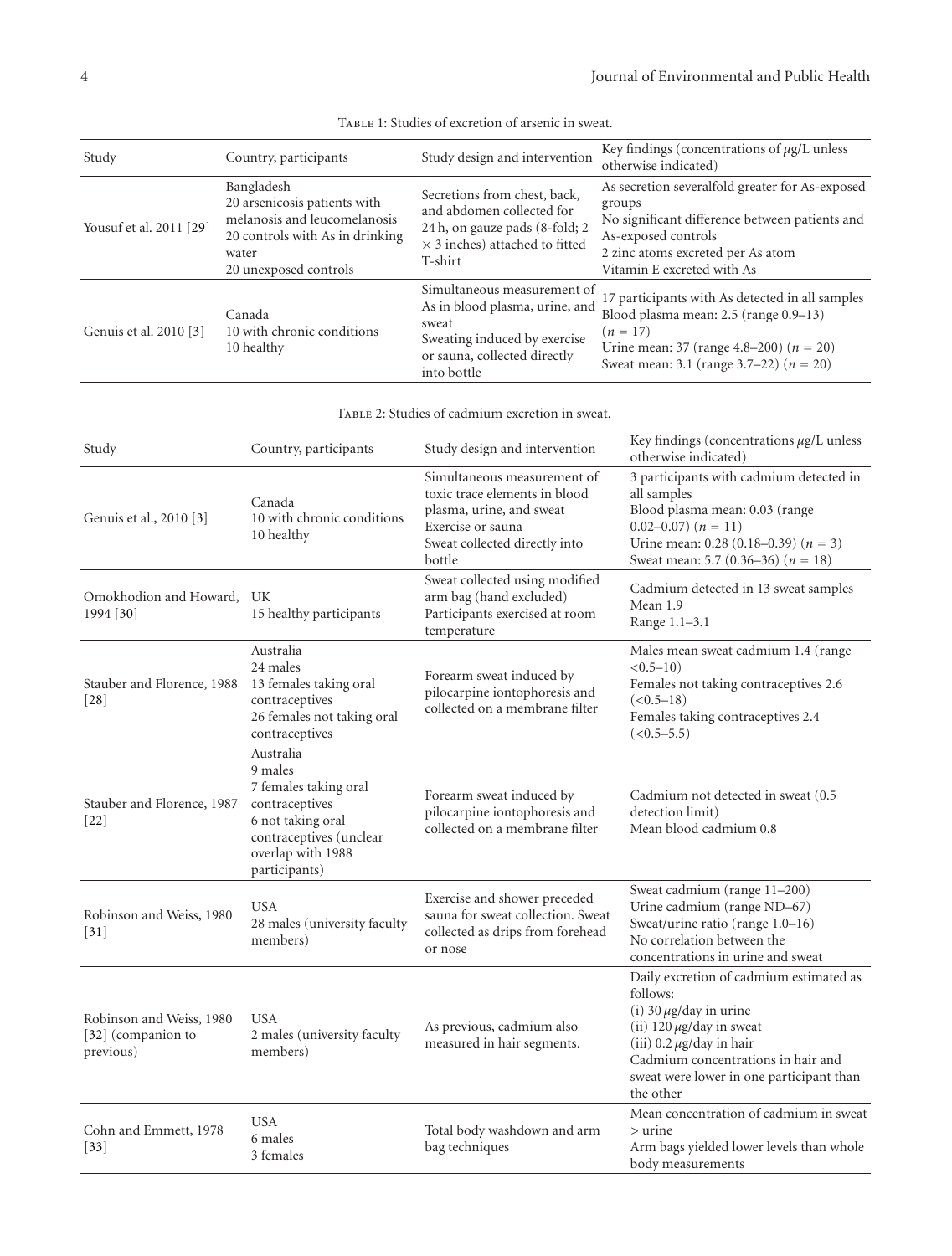| Study                                                                    | Country, participants                                                                                                                                 | Study design and intervention                                                                                                                                                                 | Key findings (concentrations $\mu$ g/L unless<br>otherwise indicated)                                                                                                                                                                                                           |
|--------------------------------------------------------------------------|-------------------------------------------------------------------------------------------------------------------------------------------------------|-----------------------------------------------------------------------------------------------------------------------------------------------------------------------------------------------|---------------------------------------------------------------------------------------------------------------------------------------------------------------------------------------------------------------------------------------------------------------------------------|
| Genuis et al., 2010 [3]                                                  | Canada<br>10 with chronic health<br>conditions<br>10 healthy                                                                                          | Analyses of blood plasma, urine,<br>and sweat<br>Sweating induced by exercise or<br>sauna, collected directly into<br>bottle                                                                  | Sweat mean 31 (range 1.5–94) ( $n = 20$ )<br>Blood plasma mean 0.12 (0.39-1.7)<br>$(n = 20)$<br>Urine mean 1.8 $(0.91-7.5)$ $(n = 20)$                                                                                                                                          |
| Omokhodion and<br>Crockford, 1991 [34]                                   | UK<br>2 participants                                                                                                                                  | Blood, urine, and sweat lead<br>measured before and following<br>ingestion of lead chloride: 1 or 2<br>doses of lead chloride (20 mg<br>PbCl <sub>2</sub> total, in 1 or 2 divided<br>doses). | Blood lead peaked at 4 h<br>Sweat concentrations did not increase<br>significantly (range 0-11)<br>Blood concentration range 6-51<br>Urine concentration range 10-97<br>Arm sweat collections varied by more<br>than 2-fold between arms at the same<br>time on the same person |
| Omokhodion and<br>Howard, 1991 [35]                                      | Unidentified "tropics"<br>19 workers in a lead battery<br>factory<br>8 controls (medical<br>students)                                                 | Measured lead in sweat, blood,<br>and urine simultaneously<br>Sweating induced by exercising at<br>room temperature.<br>Sweat collected in arm bags.                                          | Workers:<br>(i) blood lead 13-36<br>(ii) urine lead $28-290 \mu g/g$ creatinine<br>(iii) sweat lead 72-260<br>Controls:<br>(i) blood lead 90-120<br>(ii) urine lead $9-20 \mu g/g$ creatinine<br>(iii) sweat lead 9-30                                                          |
| Omokhodion and<br>Crockford, 1991 <sup>[36]</sup>                        | UK<br>24 normal, healthy subjects                                                                                                                     | Measured lead in sweat, urine,<br>blood, and saliva<br>Sweat collected in arm bags,<br>sitting in a hot chamber                                                                               | $(i)$ Blood lead 86 (range 60-140)<br>(ii) Urine lead $18 \mu g/g$ creatinine (range<br>7.7-44 µg/g creatinine)<br>(iii) Mean sweat lead $5.2$ $(2.5-13)$<br>(iv) Saliva lead 4.8 (2.5-10)                                                                                      |
| Parpaleĭ et al., 1991<br>$[27]$ (in<br>Russian-English<br>abstract only) | Russia<br>NR in abstract                                                                                                                              | NR in abstract                                                                                                                                                                                | " sauna increased excretion with sweat<br>fluid of toxic substances [lead] that<br>penetrated the body during work. Sauna<br>is recommended."                                                                                                                                   |
| Lilley et al., 1988 [37]                                                 | Australia<br>9 lead workers volunteers<br>had lead applied to skin                                                                                    | Lead dust 6 h/day for 4 days<br>20 mg Pb dust on L arm of<br>volunteer<br>PbNO <sub>3</sub> 24 h of 60 mg<br>$PbNO3$ on L arm of volunteer.                                                   | Sweat lead in workers: 71-18,000<br>Following exposure, sweat lead from R<br>arm increased approximately by 10x,<br>returning to baseline after approximately<br>by 2-4 days. Saliva increased<br>approximately 5-6x. Urine and blood<br>levels were unchanged                  |
| Stauber and Florence,<br>1988 [28]                                       | Australia<br>24 males<br>13 females taking oral<br>contraceptives<br>26 not taking oral<br>contraceptives                                             | Sweating induced on the<br>forearms by pilocarpine<br>iontophoresis and collected on a<br>membrane filter                                                                                     | Mean sweat lead:<br>$(i)$ males: 41 (range 6–87)<br>(ii) females not taking contraceptives: 24<br>$(<5-66)$ (difference with males $P < 0.01$ )<br>(iii) females taking contraceptives: 36<br>( <b>5</b> –70)                                                                   |
| Stauber and Florence,<br>1987 [22]                                       | Australia<br>9 males<br>7 females taking oral<br>contraceptives<br>6 not taking oral<br>contraceptives (unclear<br>overlap with 1988<br>participants) | Sweating induced in the forearms<br>by pilocarpine iontophoresis and<br>collected on a membrane filter                                                                                        | No significant differences among groups<br>Mean blood lead 200<br>Mean blood plasma lead 10<br>Mean sweat lead 15                                                                                                                                                               |

# <span id="page-4-0"></span>TABLE 3: Studies of lead excretion in sweat.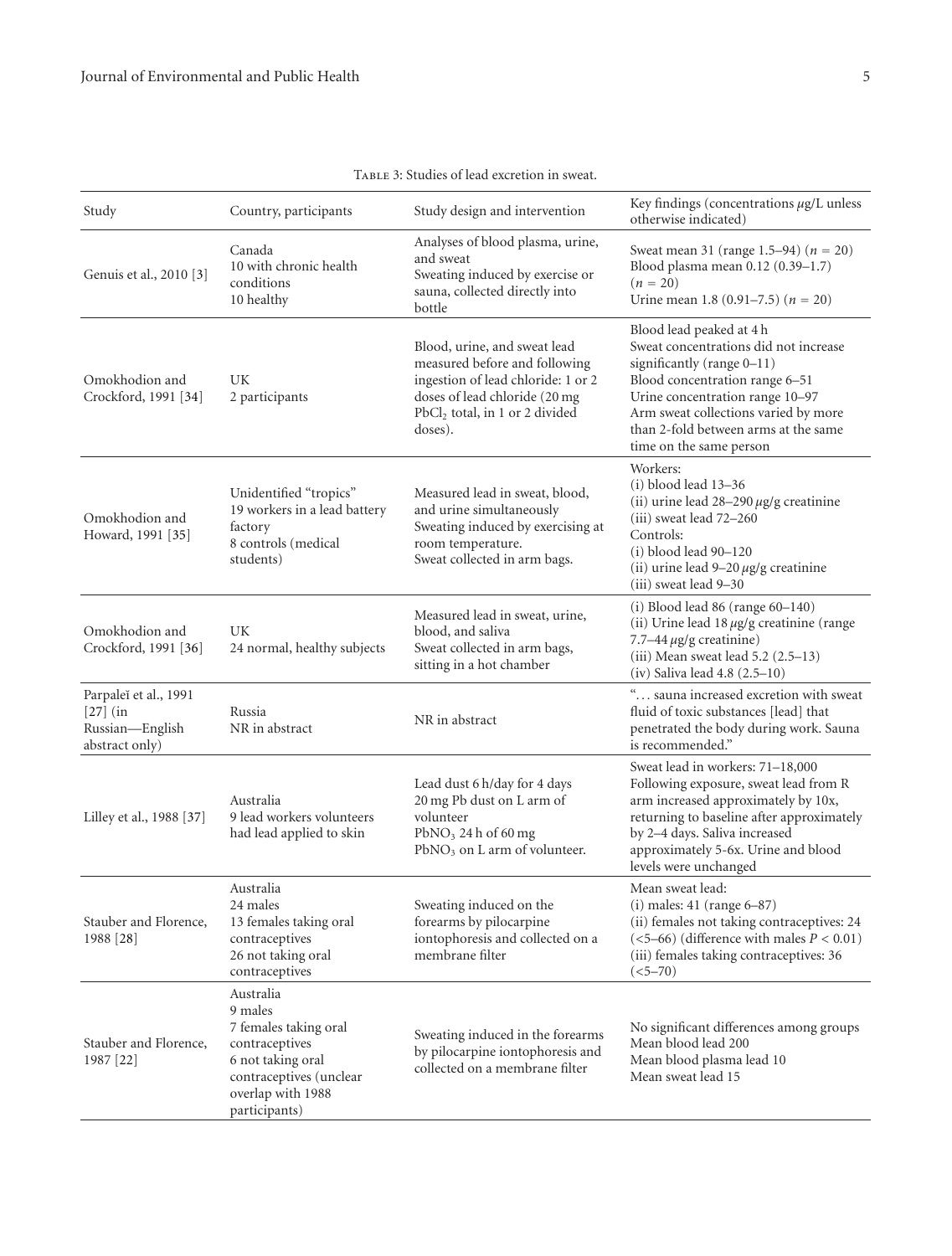| Study                                                            | Country, participants                                                                             | Study design and intervention                                                                                                                                                                                       | Key findings (concentrations $\mu$ g/L unless<br>otherwise indicated)                                                                                                                                                                                                                                                                                                         |
|------------------------------------------------------------------|---------------------------------------------------------------------------------------------------|---------------------------------------------------------------------------------------------------------------------------------------------------------------------------------------------------------------------|-------------------------------------------------------------------------------------------------------------------------------------------------------------------------------------------------------------------------------------------------------------------------------------------------------------------------------------------------------------------------------|
| Haber et al., 1985<br>[26] (in German-used<br>extended abstract) | Germany<br>4 groups of 8 males<br>2 groups with occupational<br>lead exposure<br>2 control groups | Comparison of precisely defined<br>physical work (intensive cycling<br>and extended rowing in a pool),<br>examining lead excretion in<br>persons with elevated blood<br>levels compared with<br>nonexposed controls | Aerobic endurance training (rowing)<br>caused a significant drop in the blood<br>lead level in the occupationally exposed<br>group (mean 430 (range 320-580)<br>decreased to 370 (240–450)) ( $P < 0.05$ )<br>Endurance training was more effective<br>than shorter, more intensive training<br>(cycling)<br>Urine lead levels were not significantly<br>affected by training |
| Cohn and Emmett,<br>1978 [33]                                    | <b>USA</b><br>6 males<br>3 females                                                                | Total body washdown and arm<br>bag techniques                                                                                                                                                                       | The mean concentration of lead in sweat<br>was similar to that in urine<br>(1) Total body sweat lead mean:<br>$(i)$ males: 24 (SD 16)<br>$(ii)$ females: 53 (range 40–60)<br>(2) Body minus 1 arm/arm bag sweat lead<br>60 (SD 16) (40-120)/83 (86) (20-250)                                                                                                                  |
| Hohnandel et al.,<br>1973 [38]                                   | 33 healthy males<br>15 females                                                                    | 15 min of arm bag collection                                                                                                                                                                                        | Mean sweat lead:<br>$(i)$ males: 51 (range 8-180)<br>(ii) females: 120 (SD 72) (49-280)                                                                                                                                                                                                                                                                                       |

TABLE 3: Continued.

# <span id="page-5-0"></span>Table 4: Studies of mercury excretion in sweat.

| Study                             | Country, participants                                                        | Study design and<br>intervention                                                                                                                                                  | Key findings (concentrations $\mu$ g/L<br>unless otherwise indicated)                                                                                                                                                                                                                                                                                      |
|-----------------------------------|------------------------------------------------------------------------------|-----------------------------------------------------------------------------------------------------------------------------------------------------------------------------------|------------------------------------------------------------------------------------------------------------------------------------------------------------------------------------------------------------------------------------------------------------------------------------------------------------------------------------------------------------|
| Genuis et al., 2010 [3]           | Canada<br>10 with chronic conditions<br>10 healthy                           | Sweating induced by<br>exercise or sauna, collected<br>directly into bottle                                                                                                       | 16 participants had mercury<br>detected in all samples<br>Blood plasma mercury mean 0.61<br>(range 0.26–1.6) $(n = 16)$<br>Urine mean 0.65 (range 0.32-1.3)<br>$(n = 16)$<br>Sweat mean 0.86 (range 0.48-1.5)<br>$(n = 20)$                                                                                                                                |
| Robinson and Skelly,<br>1983 [39] | <b>USA</b><br>21 males at university<br>7 sampled more than once             | Mercury in sweat dripping<br>from forehead or nose,<br>compared with urine                                                                                                        | Sweat mean $0.5$ (range $0.1-1.4$ )                                                                                                                                                                                                                                                                                                                        |
| Sunderman 1978 [40]               | <b>USA</b><br>1 case with mercury<br>intoxication                            | Case report of chelating<br>agents to treat mercury<br>intoxication, followed by a<br>regimen of daily sweat and<br>physiotherapy for a<br>protracted period of several<br>months | Appreciable quantities of mercury<br>were excreted in sweat.<br>With the sweating regimen<br>mercury, levels in sweat decreased<br>to within the normal range                                                                                                                                                                                              |
| Lovejoy et al., 1973<br>[41]      | <b>USA</b><br>3 mercury-exposed workers<br>3 nonexposed workers<br>1 control | Participants wore rubber<br>chest waders from 7:30 to<br>$9:00$ am<br>Sweat accumulated in the<br>feet was collected, as well as<br>a 16-hour urine sample                        | Exposed workers:<br>1.5 h sweat: 120-350 ng mercury<br>16 h urine: 160-190 ng mercury<br>Unexposed workers:<br>1.5 h sweat: 5-8 ng mercury<br>16 h urine: 5-7 ng mercury<br>Internal controls:<br>1.5 h sweat: 43-70 ng mercury<br>16 h urine: 30-46 ng mercury<br>Mercury concentrations in sweat ><br>urine for exposed workers; similar<br>for controls |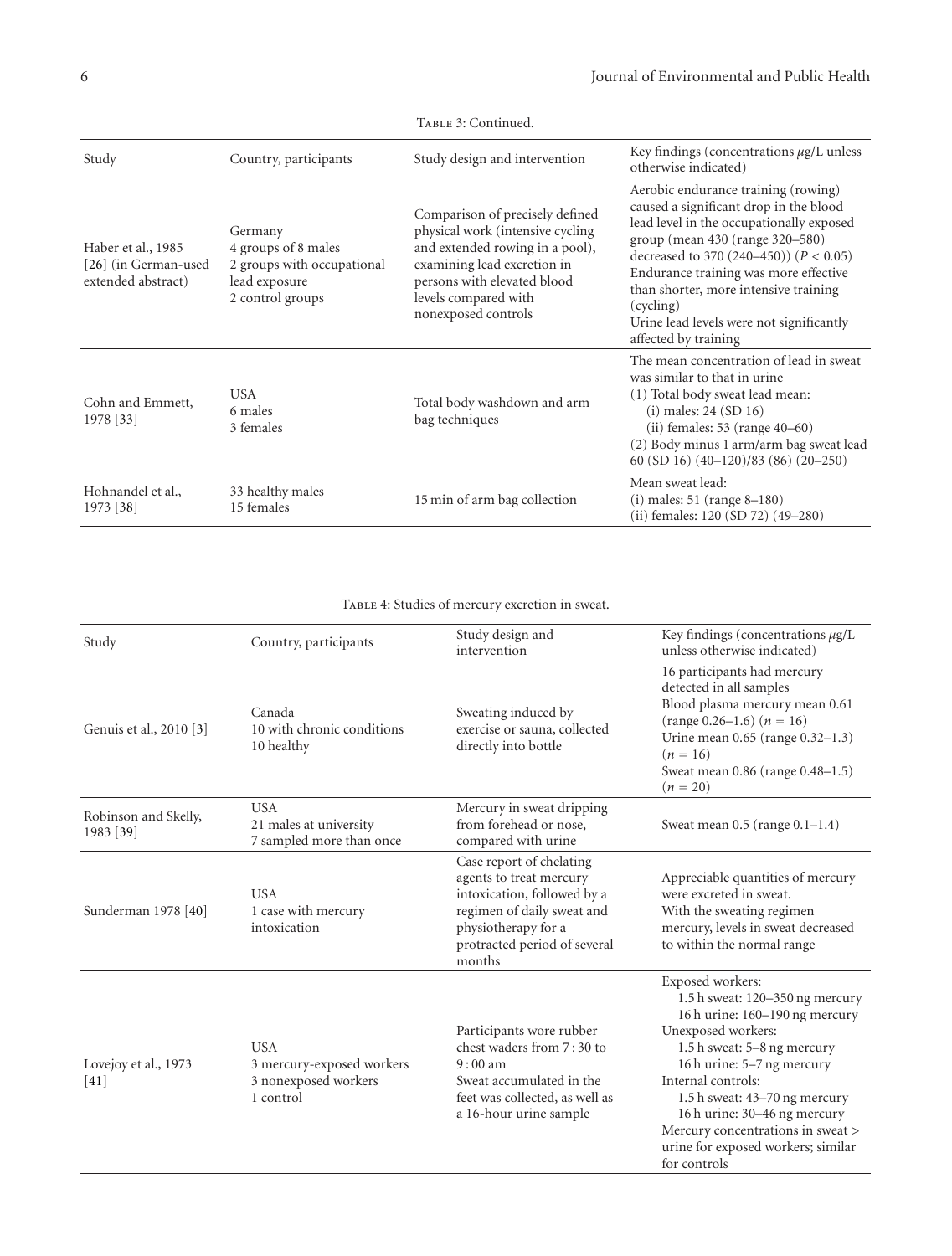arsenic was excreted at lower concentrations in sweat than in urine [\[3](#page-8-3)].

*Cadmium* in sweat was examined in six studies [\[3,](#page-8-3) [22,](#page-8-20) [28](#page-8-26), [30](#page-8-31)[–33\]](#page-8-33), with concentrations in sweat ranging from *<*0.5– 10 *µ*g/L [\[28](#page-8-26)] to 0.36–35.8 *µ*g/L [\[3\]](#page-8-3). Stauber and Florence concluded that sweat may be an important route for excretion of cadmium when an individual is exposed to high levels [\[22](#page-8-20), [28\]](#page-8-26), a finding that was confirmed by observing that the total daily excretion of cadmium was greater in sweat than in urine [\[3](#page-8-3), [32](#page-8-27)]. The maximum cadmium concentration observed in sweat was 35.8 *µ*g/L [\[3](#page-8-3)].

*Lead* was examined in eleven studies [\[3](#page-8-3), [22,](#page-8-20) [26](#page-8-24)[–28,](#page-8-26) [33](#page-8-33)[–38\]](#page-9-3). In 1973, Hohnadel et al. suggested that "sauna bathing might provide a therapeutic method to increase elimination of toxic trace metals" [\[38](#page-9-3)]. In two males, 36% and 50% of sweat lead was of molecular weight *>* 30,000, as measured by ultrafiltration, suggesting excretion of organic complexes rather than simple ions [\[22\]](#page-8-20). Lead excretion was lower in females taking birth control medications compared with females not taking medications, or males [\[28\]](#page-8-26). Haber et al. found that prolonged endurance workouts (rowing) ameliorated elevated blood lead levels in exposed workers but did not alter levels in control subjects and did not affect urine levels [\[26](#page-8-24)]. They suggested that the elimination route was not urine, but potentially sweat or/and bile. Omokhodion and Crockford carried out several studies of trace elements in sweat, including a study of lead ingestion by two human participants [\[34](#page-8-29)]. Sweat lead levels did not increase immediately with elevated blood lead, although the authors make reference to an older study with longer followup wherein lead in underarm pads doubled in the five days following ingestion. Omokhodion and Howard also reported higher lead in sweat of exposed workers compared with unexposed controls [\[35\]](#page-8-28), and in another study that sweat and blood lead levels were the only two variables that correlated among blood, urine, sweat, and saliva [\[36\]](#page-9-2). The English abstract of a 1991 case report in Russian indicated that sauna increased excretion of toxic elements and resulted in clinical improvements [\[27\]](#page-8-25). Sweat lead levels up to 283 *µ*g/L have been observed in nonoccupationally exposed subjects [\[38\]](#page-9-3) and up to 17,700 *µ*g/L in workers [\[37\]](#page-9-1), where it is noted that lead in sweat may partially originate from material absorbed within the skin that was not removed by pretest cleaning protocols [\[35\]](#page-8-28). Indeed, although dermal application of lead via hair follicles, sweat ducts, and diffusion does not result in immediate increases in blood or urine lead concentrations, dermal absorption was demonstrated using the Pb-204 isotope [\[43](#page-9-7)], lead powder, and salt [\[37](#page-9-1)].

*Mercury*. In 1973, Lovejoy et al. noted that exposure to mercury does not always correlate with urine mercury levels and that elimination by other routes such as sweat may be an explanation [\[41](#page-9-6)]. They suggested, "sweating should be the initial and preferred treatment of patients with elevated mercury urine levels." In a 1978 case report, a severely poisoned worker was rescued with chelation therapy, followed by a regimen of daily sweat and physiotherapy over several months during which the sweat mercury level returned to normal and the patient recovered [\[40](#page-9-5)]. Robinson

measured mercury in sweat repeatedly in two volunteers, observing sweat to urine concentration ratios ranging from less than 0.1 to greater than 5. Sweat mercury concentrations varied widely from day to day, and there was no correlation with urine levels. Sweat mercury levels of 1.5 *µ*g/L were observed by Genuis et al. [\[3](#page-8-3)] and 1.4 *µ*g/L by Robinson and Skelly [\[39](#page-9-4)].

#### **4. Discussion**

Arsenic, cadmium, lead, and mercury may be excreted in appreciable quantities through the skin, and rates of excretion were reported to match or even exceed urinary excretion in a 24-hour period. This is of particular interest should renal compromise limit urinary excretion of toxic elements.

Most of the research identified was over 20 years old, and collection methods varied widely. Although authors described thorough precleaning methods, sweat concentrations measured in research settings are not well validated and varied according to the location on the body, collection method, and from day to day according to other variables such as hydration. Sweat contains metals not only from the blood plasma, but also evidently originating from dermal layers (particularly with significant dermal exposures, as for workers in welding, smelting, or battery manufacturing). It would appear that large variabilities in measured concentrations, apart from collection methods as mentioned above, were likely the result of differences in excretion amongst widely varying individuals with ranges of body burdens, genetic polymorphisms affecting detoxification efficiency, and physiological states, coupled with necessarily crude if simple experimental techniques. These variations were very much greater than would be expected due to limitations of analytical methods. Although analytical methods have improved over the years, analysis of these metals was commonplace at the time of the studies. Authors generally reported analytical methods rigorously or provided references to thorough descriptions and included internal standards and some indication of sensitivity.

The observation that between a third and a half of lead in sweat may be associated with high-molecular-weight molecules [\[22\]](#page-8-20) merits replication, including examination of additional toxic elements and characterization of the associated molecules previously observed. Excretion of these large molecules also suggests that sweating may be a means of excretion of metals complexed with natural or synthetic chelating agents.

Yousuf et al.'s recent study demonstrating a 2:1 molar ratio of zinc : arsenic and increased vitamin E in skin secretions suggests potential therapeutic supplementation to accommodate these biochemical requirements. Vitamin E, zinc, and other nutrients are required for methylation and detoxification of arsenic within the body, and vitamin E supplementation improves the skin manifestations in arsenicosis [\[29\]](#page-8-30).

From an occupational health perspective, lead, and presumably other toxic elements, may be absorbed via the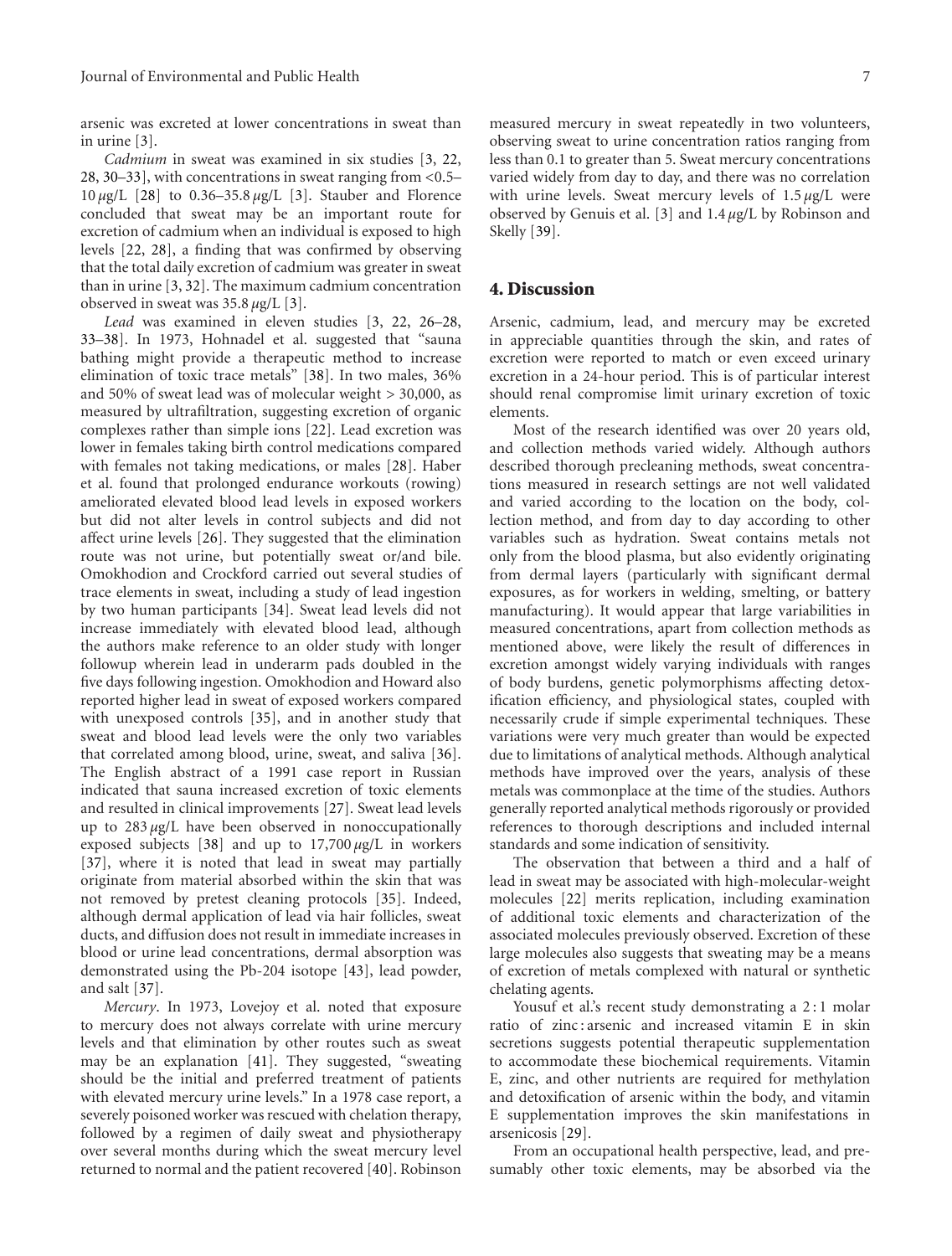skin, which supports showering at work and further suggests the possibility of purging workers' skin by washing with a chelating agent (e.g., EDTA rinses extracted lead from workers' skin in methods validation experimentation [\[38](#page-9-3)]). It is unknown if sweating during the workday may affect dermal absorption, or if forced sweating at the end of the workday would be beneficial. It is also unknown if increased blood flow to the skin could possibly enhance absorption into the bloodstream, or if worker health could be optimized by a combination of workplace skin cleaning and sweating interventions.

Sweating has long been perceived to promote health, not only accompanying exercise but also with heat. Worldwide traditions and customs include Roman baths, Aboriginal sweat lodges, Scandinavian saunas (dry heat; relative humidity from 40% to 60%), and Turkish baths (with steam). Infrared saunas heat exposed tissues with infrared radiation, while air temperatures remain cooler than in other saunas.

Sweating is a long-standing, if recently forgotten, aspect of mercury detoxification. Various strategies used to maintain the mercury mining workforce have been explored over the centuries. In Spain and colonies, long the western world's primary sources of mercury, sending ill workers to warmer climes away from the exposure to drink weak beer (the hydrogen peroxide catalase oxidation of elemental mercury to ionic mercury is competitively inhibited by alcohol, increasing mercury in exhaled breath [\[44\]](#page-9-8)) and to work in the heat (presumably to sweat out the "vapors") was a common and effective strategy centuries ago; tremors, salivation, and mouth ulcers resolved generally within a few weeks [\[45\]](#page-9-9).

With acclimatization and regular use, the sauna is generally well tolerated by all ages [\[46](#page-9-10)], though medical supervision may be recommended during initial sessions for children, the elderly, or those with compromised health. Varying qualities of evidence indicate potential short- and long-term improvements for cardiovascular, rheumatological and respiratory conditions; contraindications include unstable angina pectoris, recent myocardial infarction, severe aortic stenosis, and high-risk pregnancy [\[15,](#page-8-13) [46\]](#page-9-10). Sweating is not only observed to enhance excretion of the toxic elements of interest in this paper, but also may increase excretion of diverse toxicants, as observed in New York rescue workers [\[47](#page-9-11)], or in particular persistent flame retardants [\[48](#page-9-12)] and bisphenol-A [\[49\]](#page-9-13).

Optimizing the potential of sweating as a therapeutic excretory mechanism merits further research. To date, the large body of research into homeostasis of the most common metals (sodium, potassium, and to a lesser extent, magnesium, calcium, and zinc) and conditioning or adaptation to regular sweating by athletes has not been matched with studies of excretion of trace elements. Limited research suggests indirectly that conditioning may not restrict excretion of nonessential elements. Combination therapies, such as administration of *n*-acetyl cysteine, vitamin C, a chelating agent, or low doses of ethanol (for mercury), to name a few possibilities, along with sauna and/or exercise therapy to induce sweating, may be fruitful avenues of investigation.

It has been noted that among people whose health is compromised by toxicants, heat regulatory mechanisms of the autonomic nervous system are often affected, resulting in a failure to sweat readily [\[3\]](#page-8-3). In these cases, along with diet and nutritional supplementation to remediate biochemical imbalances, interventions to consider include brushing the skin, niacin to assist with vasodilation, and exercise prior to sauna use [\[50](#page-9-14)]. Clinical experience is that with persistence and ample hydration patients do eventually start to sweat. This is often a sign that the autonomic nervous system function is beginning to improve. With enhanced ability to sweat, detoxification is facilitated, which can ultimately result in clinical improvement.

For biomonitoring and research purposes, modern validated methods are desirable to collect and measure elements in sweat, so this means of excretion may be considered in the context of other measures such as urine, blood, feces, and hair concentrations. Considerations for dry and wet collection methods were recently discussed in the context of essential solutes [\[51](#page-9-15), [52](#page-9-16)].

Undoubtedly further research in this area would improve understanding, but the available evidence suggests that physicians could consider recommending sweating as tolerated via exercise (preferred) and/or use of a sauna as a lowrisk, potentially beneficial treatment for individuals who may be experiencing effects of toxic elements, or for individuals with regular exposure to or accretion of toxicants.

### **5. Conclusions**

Sweating offers potential and deserves consideration, to assist with removal of toxic elements from the body. As toxic elements are implicated in many serious chronic conditions, research is needed in patients with select conditions to evaluate the body burden and to test the efficacy of source removal, dietary choices and supplements, interventions that induce sweating, and treatments with drugs, all to enhance excretion of toxic elements with the goal of clinical improvement. There is a clear need for robust trials, appropriately sized to assess clinical outcomes, from which therapeutic protocols can be derived. Both biochemical and clinical outcomes should be examined in order to develop and monitor clinical interventions that are both safe and effective.

# **Conflicts of Interests**

The authors declare that they have no conflicts of interests.

#### **Acknowledgments**

The scoping review from which this work is derived was generously supported by a grant from the Canadian Institutes of Health Research, and the Social Sciences and Humanities Research Council of Canada. There are no conflicts of interest.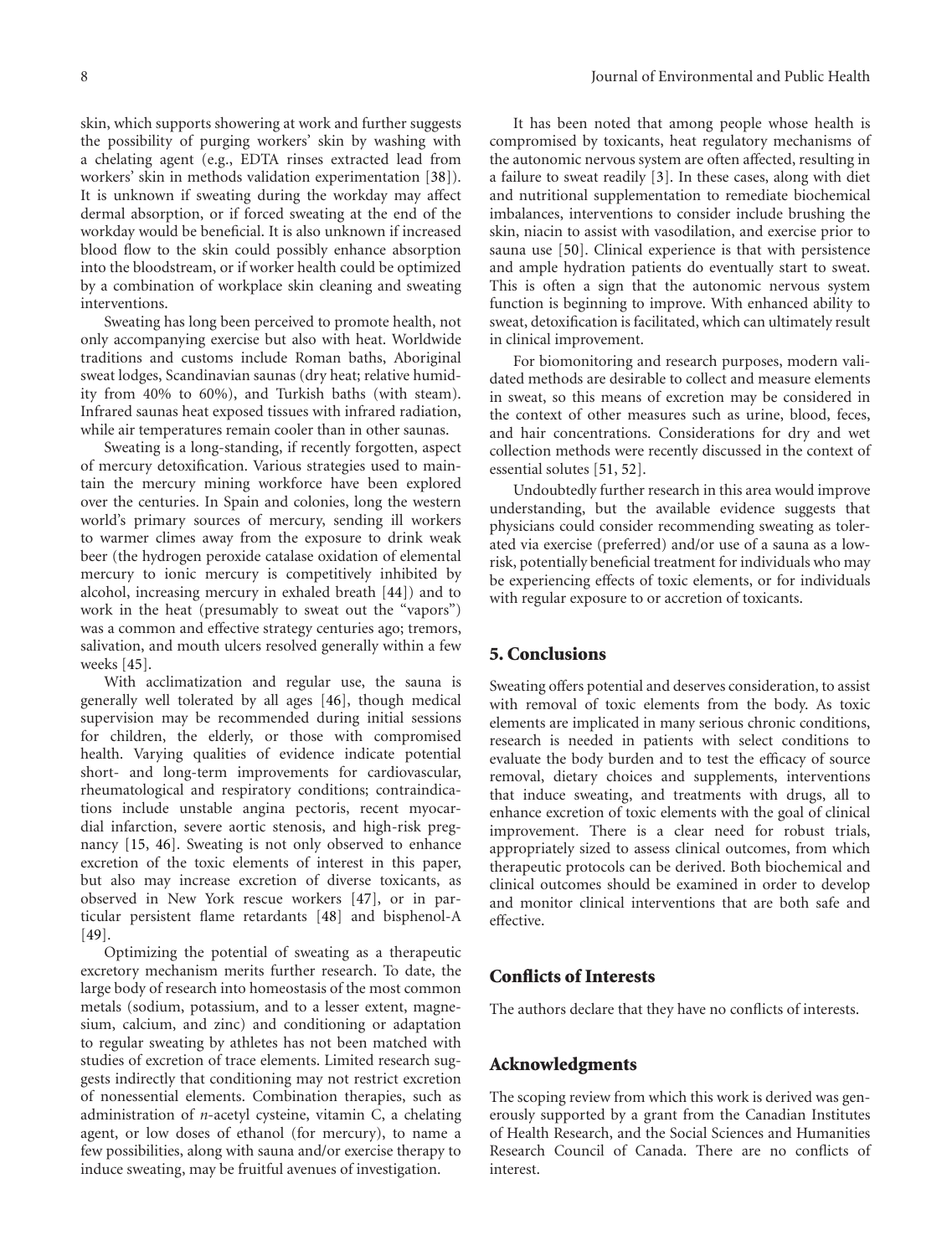#### <span id="page-8-0"></span>**References**

- <span id="page-8-1"></span>[1] Institute for Functional Medicine, *Textbook of Functional Medicine*, Gig Harbor, Wash, USA, 3rd edition, 2010.
- <span id="page-8-2"></span>[2] M. E. Sears and S. J. Genuis, "Environmental determinants of chronic disease, and medical approaches: recognition, avoidance, supportive therapy and detoxification," *Journal of Environmental and Public Health*, 2012.
- <span id="page-8-3"></span>[3] S. J. Genuis, D. Birkholz, I. Rodushkin, and S. Beesoon, "Blood, urine, and sweat (BUS) study: monitoring and elimination of bioaccumulated toxic elements," *Archives of Environmental Contamination and Toxicology*, vol. 61, no. 2, pp. 344–357, 2011.
- <span id="page-8-4"></span>[4] Agency for Toxic Substances and Disease Registry. Toxicological Profile: Arsenic, 2007, [http://www.atsdr.cdc.gov/](http://www.atsdr.cdc.gov/ToxProfiles/TP.asp?id=22&tid=3) [ToxProfiles/TP.asp?id](http://www.atsdr.cdc.gov/ToxProfiles/TP.asp?id=22&tid=3)=22&tid=3.
- [5] Agency for Toxic Substances and Disease Registry. Toxicological Profile: Cadmium, 2008, [http://www.atsdr.cdc.gov/](http://www.atsdr.cdc.gov/toxprofiles/tp.asp?id=48&tid=15) [toxprofiles/tp.asp?id](http://www.atsdr.cdc.gov/toxprofiles/tp.asp?id=48&tid=15)=48&tid=15.
- [6] Agency for Toxic Substances and Disease Registry. Toxicological Profile: Lead, 2007, [http://www.atsdr.cdc.gov/](http://www.atsdr.cdc.gov/ToxProfiles/tp.asp?id=96&tid=22) [ToxProfiles/tp.asp?id](http://www.atsdr.cdc.gov/ToxProfiles/tp.asp?id=96&tid=22)=96&tid=22.
- <span id="page-8-5"></span>[7] Agency for Toxic Substances and Disease Registry. Toxicological Profile: Mercury. US Department of Health and Human Services. Public Health Service, 1999, [http://www.atsdr.cdc.gov/ToxProfiles/TP.asp?id](http://www.atsdr.cdc.gov/ToxProfiles/TP.asp?id=115&tid=24)=115&tid=24.
- <span id="page-8-6"></span>[8] R. Copes, N. A. Clark, K. Rideout, J. Palaty, and K. Teschke, "Uptake of cadmium from Pacific oysters (*Crassostrea gigas*) in British Columbia oyster growers," *Environmental Research*, vol. 107, no. 2, pp. 160–169, 2008.
- <span id="page-8-7"></span>[9] P. Perilli, L. G. Mitchell, C. A. Grant, and M. Pisantea, "Cadmium concentration in durum wheat grain (*Triticum turgidum*) as influenced by nitrogen rate, seeding date and soil type," *Journal of the Science of Food and Agriculture*, vol. 90, no. 5, pp. 813–822, 2010.
- <span id="page-8-8"></span>[10] W. Liu, Q. Zhou, J. An, Y. Sun, and R. Liu, "Variations in cadmium accumulation among Chinese cabbage cultivars and screening for Cd-safe cultivars," *Journal of Hazardous Materials*, vol. 173, no. 1–3, pp. 737–743, 2010.
- <span id="page-8-9"></span>[11] M. C. Houston, "Role of mercury toxicity in hypertension, cardiovascular disease, and stroke," *Journal of Clinical Hypertension*, vol. 13, no. 8, pp. 621–627, 2011.
- <span id="page-8-10"></span>[12] Health Canada. Government of Canada. Draft Human Health State of the Science Report on Lead—2011 Health Canada Consultation Document, 2011, [http://www.hc-sc.gc.ca/ewh](http://www.hc-sc.gc.ca/ewh-semt/pubs/contaminants/dhhssrl-rpecscepsh/index-eng.php)[semt/pubs/contaminants/dhhssrl-rpecscepsh/index-eng.php.](http://www.hc-sc.gc.ca/ewh-semt/pubs/contaminants/dhhssrl-rpecscepsh/index-eng.php)
- <span id="page-8-11"></span>[13] Agency for Toxic Substances and Disease Registry. Interaction Profiles Home Page, [http://www.atsdr.cdc.gov/](http://www.atsdr.cdc.gov/interactionprofiles/index.asp) [interactionprofiles/index.asp.](http://www.atsdr.cdc.gov/interactionprofiles/index.asp)
- <span id="page-8-12"></span>[14] J. Leppaluoto, "Human thermoregulation in sauna," *Annals of Clinical Research*, vol. 20, no. 4, pp. 240–243, 1988.
- <span id="page-8-13"></span>[15] M. L. Hannuksela and S. Ellahham, "Benefits and risks of sauna bathing," *American Journal of Medicine*, vol. 110, no. 2, pp. 118–126, 2001.
- <span id="page-8-14"></span>[16] A. Eisalo and O. J. Luurila, "The Finnish sauna and cardiovascular diseases," *Annals of Clinical Research*, vol. 20, no. 4, pp. 267–270, 1988.
- <span id="page-8-15"></span>[17] J. A. Levisky, D. L. Bowerman, W. W. Jenkins, and S. B. Karch, "Drug deposition in adipose tissue and skin: evidence for an alternative source of positive sweat patch tests," *Forensic Science International*, vol. 110, no. 1, pp. 35–46, 2000.
- <span id="page-8-16"></span>[18] G. W. Cage and R. L. Dobson, "Sodium secretion and reabsorption in the human eccrine sweat gland," *Journal of Clinical Investigation*, vol. 44, no. 7, pp. 1270–1276, 1965.
- <span id="page-8-17"></span>[19] D. B. Dill, F. G. Hall, and W. van Beaumont, "Sweat chloride concentration: sweat rate, metabolic rate, skin temperature, and age," *Journal of Applied Physiology*, vol. 21, no. 1, pp. 96– 106, 1966.
- <span id="page-8-18"></span>[20] D. B. Dill, F. G. Hall, and H. T. Edwards, "Changes in composition of sweat during acclimatization to heat," *American Journal of Physiology*, vol. 123, no. 2, p. 412, 1938.
- <span id="page-8-19"></span>[21] S. Robinson, J. R. Nicholas, J. H. Smith, W. J. Daly, and M. Pearcy, "Time relation of renal and sweat gland adjustments to salt deficiency in men," *Journal of Applied Physiology*, vol. 8, no. 2, pp. 159–165, 1955.
- <span id="page-8-20"></span>[22] J. L. Stauber and T. M. Florence, "The determination of trace metals in sweat by anodic stripping voltammetry," *Science of the Total Environment*, vol. 60, pp. 263–271, 1987.
- <span id="page-8-21"></span>[23] S. J. Montain, S. N. Cheuvront, and H. C. Lukaski, "Sweat mineral-element responses during 7 h of exercise-heat stress," *International Journal of Sport Nutrition and Exercise Metabolism*, vol. 17, no. 6, pp. 574–582, 2007.
- <span id="page-8-22"></span>[24] B. Falk, O. Bar-Or, R. Calvert, and J. D. MacDougall, "Sweat gland response to exercise in the heat among pre-, mid-, and late- pubertal boys," *Medicine and Science in Sports and Exercise*, vol. 24, no. 3, pp. 313–319, 1992.
- <span id="page-8-23"></span>[25] B. Falk and R. Dotan, "Children's thermoregulation during exercise in the heat—a revisit," *Applied Physiology, Nutrition and Metabolism*, vol. 33, no. 2, pp. 420–427, 2008.
- <span id="page-8-24"></span>[26] P. Haber, F. Ring, O. Jahn, and V. Meisinger, "Influence of intensive and extensive aerobic circulatory stress on blood lead levels," *Zentralblatt für Arbeitsmedizin*, Arbeitsschutz, *Prophylaxe und Ergonomie*, vol. 35, no. 10, pp. 303–306, 1985 (German).
- <span id="page-8-25"></span>[27] I. A. Parpaleĭ, L. G. Prokof'eva, and V. G. Obertas, "The use of the sauna for disease prevention in the workers of enterprises with chemical and physical occupational hazards," *Vracebnoe Delo Kiev*, no. 5, pp. 93–95, 1991, English abstract.
- <span id="page-8-26"></span>[28] J. L. Stauber and T. M. Florence, "A comparative study of copper, lead, cadmium and zinc in human sweat and blood," *Science of the Total Environment*, vol. 74, pp. 235–247, 1988.
- <span id="page-8-30"></span>[29] A. K. M. Yousuf, M. Misbahuddin, and M. S. Rahman, "Secretion of arsenic, cholesterol, vitamin E, and zinc from the site of arsenical melanosis and leucomelanosis in skin," *Clinical Toxicology*, vol. 49, no. 5, pp. 374–378, 2011.
- <span id="page-8-31"></span>[30] F. O. Omokhodion and J. M. Howard, "Trace elements in the sweat of acclimatized persons," *Clinica Chimica Acta*, vol. 231, no. 1, pp. 23–28, 1994.
- <span id="page-8-32"></span>[31] J. W. Robinson and S. Weiss, "The direct determination of cadmium in urine and perspiration using a carbon bed atomizer for atomic absorption spectroscopy," *Journal of Environmental Science and Health, Part A*, vol. 15, no. 6, pp. 635–662, 1980.
- <span id="page-8-27"></span>[32] J. W. Robinson and S. Weiss, "The direct determination of cadmium in hair using carbon bed atomic absorption spectroscopy. Daily rate of loss of cadmium in hair, urine and sweat," *Journal of Environmental Science and Health, Part A*, vol. 15, no. 6, pp. 663–697, 1980.
- <span id="page-8-33"></span>[33] J. R. Cohn and E. A. Emmett, "The excretion of trace metals in human sweat," *Annals of Clinical and Laboratory Science*, vol. 8, no. 4, pp. 270–275, 1978, (only abstract available online).
- <span id="page-8-29"></span>[34] F. O. Omokhodion and G. W. Crockford, "Sweat lead levels in persons with high blood lead levels: experimental elevation of blood lead by ingestion of lead chloride," *Science of the Total Environment*, vol. 108, no. 3, pp. 235–242, 1991.
- <span id="page-8-28"></span>[35] F. O. Omokhodion and J. M. Howard, "Sweat lead levels in persons with high blood lead levels: lead in sweat of lead